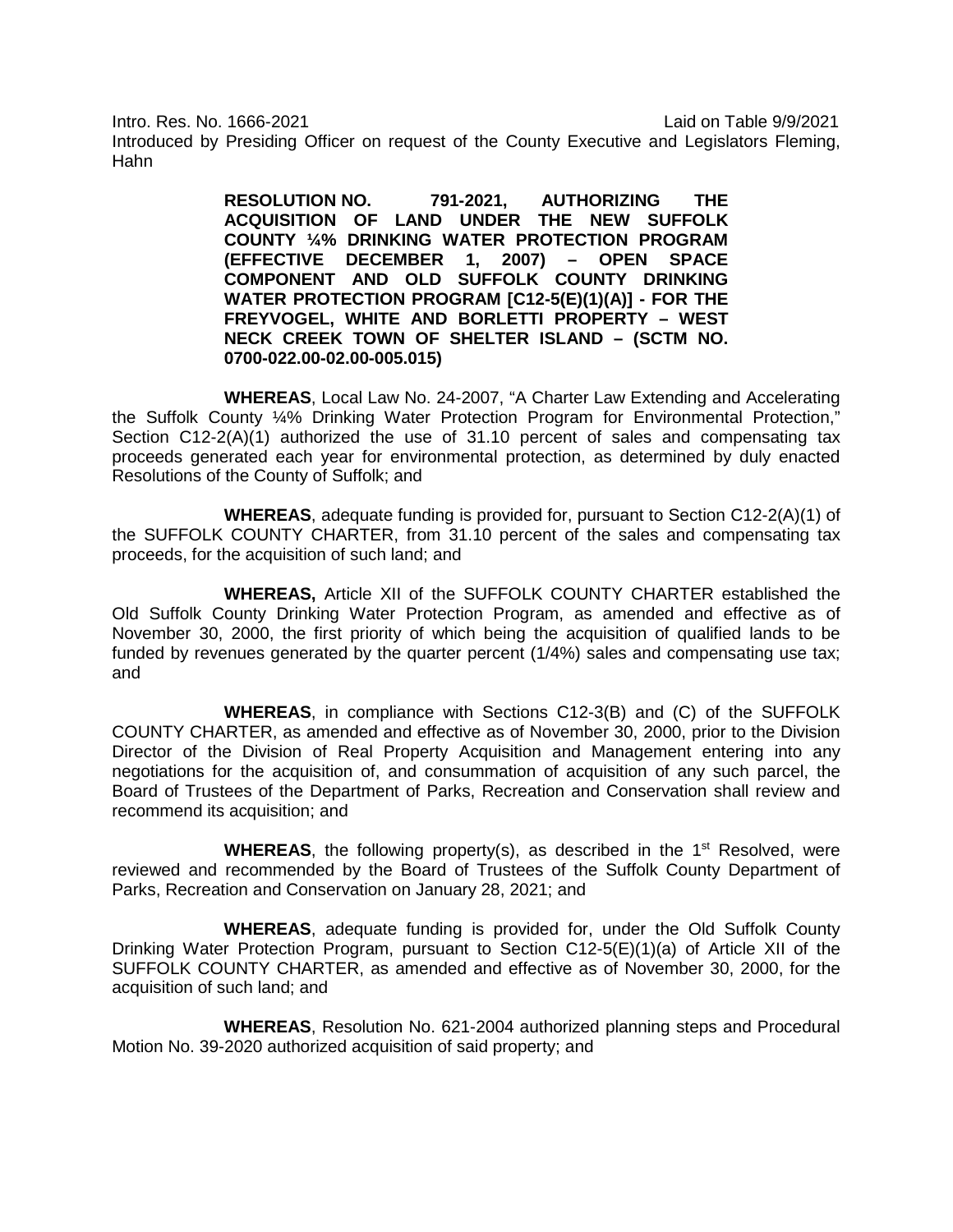**WHEREAS**, the Town of Shelter Island ("Town") has approved a Resolution on March 26, 2018 authorizing the acquisition of the subject property in partnership with the County of Suffolk; and

**WHEREAS**, the Environmental Trust Review Board has reviewed the appraisals and the report of the Internal Appraisal Review Board and has approved the purchase price and authorized the Director of Real Estate and/or his designee to negotiate the acquisition; and

**WHEREAS**, based upon the Environmental Trust Review Board approved value, an offer to acquire the subject property was made to and accepted by the owner of said property; and

**WHEREAS**, contracts to acquire said property were prepared by the office of the County Attorney, executed by the owner of the subject property, the Town, and the Director of Real Estate and/or her designee and approved as to legality by the Office of the County Attorney; and

**WHEREAS**, the following property(s), as described in the 1<sup>st</sup> Resolved, is listed in Resolution No. 625-2004 – Mastic/Shirley Conservation Area Phase I and/or Resolutions Nos. 621-2004 and/or 877-2005 – Master Lists I and/or II Reports, respectively; and

**WHEREAS**, on November 20, 2007, Suffolk County, as SEQRA Lead Agency, in Resolution 1083-2007, issued a SEQRA negative declaration in connection with the proposed future acquisitions of properties for the preservation of open space for passive park purposes as set forth in Resolution No. 625-2004 – Mastic/Shirley Conservation Area Phase I and Resolutions Nos. 621-2004 and/or 877-2005 – Master Lists I and II Reports, respectively; now, therefore be it

**1st RESOLVED**, that the County of Suffolk hereby approves the acquisition of the subject property set forth below under the New Suffolk County 14% Drinking Water Protection Program, effective as of December 1, 2007, Open Space component and for a total purchase price of One Million Eight Hundred Fifty Thousand Dollars (\$1,850,000.), which cost is to be shared by the County of Suffolk and the Town, with the County of Suffolk's share, totaling Nine Hundred Twenty Five Thousand Dollars (\$925,000.), for a fifty percent (50%) undivided interest; and the Town's share, totaling Nine Hundred Twenty Five Thousand Dollars (\$925,000.), for a fifty percent (50%) undivided interest, subject to a final survey; and hereby authorizes additional expenses, which shall include, but not be limited to, the cost of surveys, appraisals, environmental audits, title reports and insurance, and tax adjustments:

|                | <b>SUFFOLK COUNTY</b>      |                |               | <b>REPUTED OWNER</b>                                   |
|----------------|----------------------------|----------------|---------------|--------------------------------------------------------|
| <b>PARCEL:</b> | <b>TAX MAP NUMBER:</b>     |                | <b>ACRES:</b> | <b>AND ADDRESS:</b>                                    |
| No. 1          | <b>District</b><br>Section | 0700<br>022.00 | $5.02+$       | Carla White Freyvogel<br>3303 Water Street NW, Unit 4C |
|                | <b>Block</b>               | 02.00          |               | Washington, DC 20007                                   |
|                | Lot                        | 005.015        |               |                                                        |
|                |                            |                |               | Burton H. White                                        |
|                |                            |                |               | 139 Fruit Street                                       |

Hopkinton, MA 01748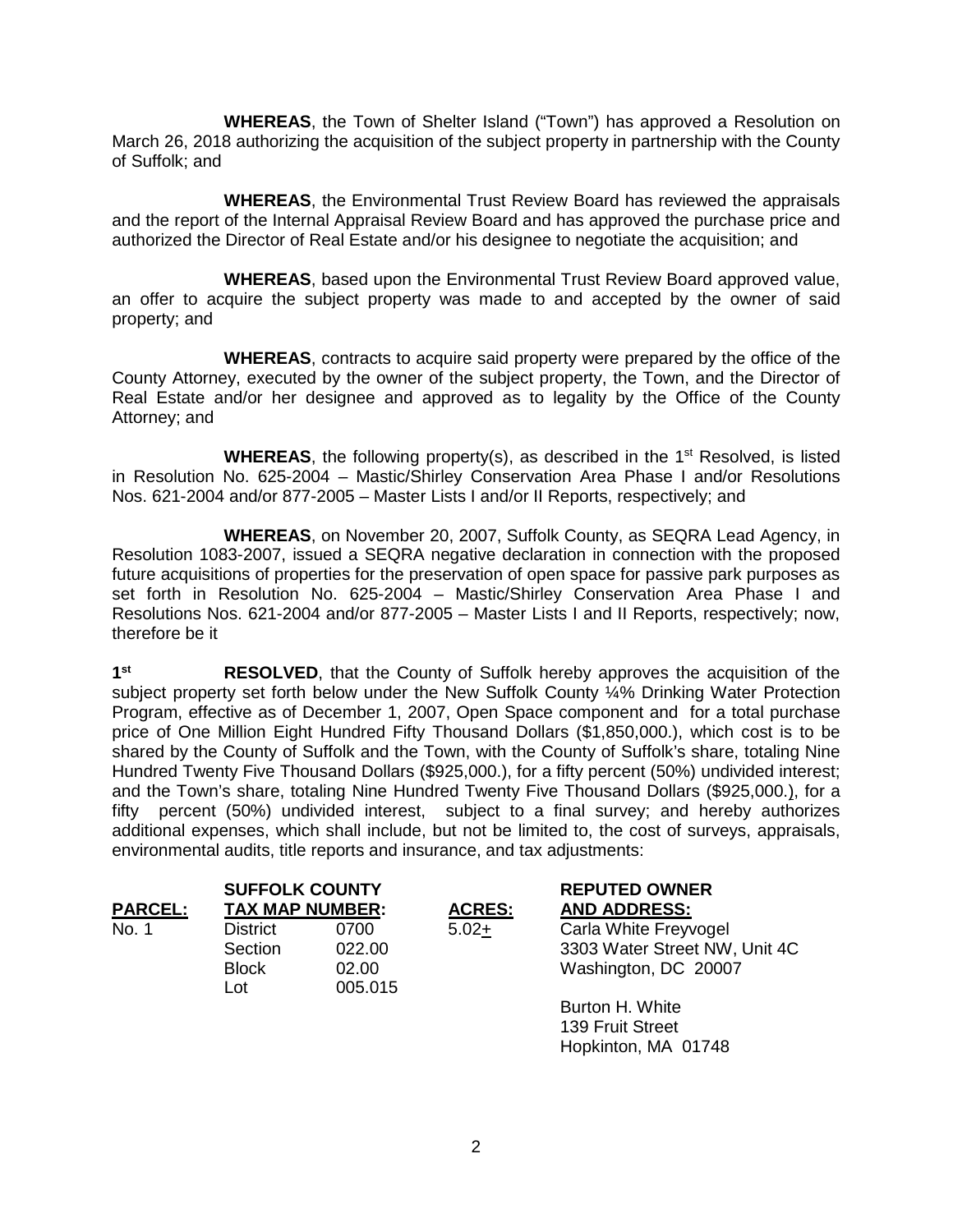Grace White Borletti 32 Boulevard Suchet Paris 75016, France

and be it further

2<sup>nd</sup> RESOLVED, that the Director of Real Estate and/or his designee, is hereby authorized, empowered, and directed, pursuant to Section C42-3(C)(3) of the SUFFOLK COUNTY CHARTER, to acquire the parcel(s) listed herein above from the reputed owner, the funding for which shall be provided under the New Suffolk County Drinking Water Protection Program, effective as of December 1, 2007, Open Space component, Section C12-2(A)(1) and Old Suffolk County Drinking Water Protection Program, Section C12-5(E)(1)(a) of the SUFFOLK COUNTY CHARTER for Nine Hundred Twenty Five Thousand Dollars (\$925,000.), subject to a final survey, if appropriate, said amount representing the County's share of the total purchase price; and be it further

**3rd RESOLVED**, that the County Comptroller is hereby authorized to reserve and to pay \$925,000, subject to a final survey, if appropriate, from previously appropriated funds in capital project 8714.211 for the New Suffolk County Drinking Water Protection Program, effective as of December 1, 2007, Open Space component, Section C12-2(A)(1) and the Old Suffolk County Drinking Water Protection Program, Section C12-5(E)(1)(a) of the SUFFOLK COUNTY CHARTER, for this acquisition; and be it further

**4th RESOLVED**, that the title to this acquisition shall be held by the County of Suffolk and the Town, as tenants-in-common, each owning and undivided 50% interest; and be it further

**5th RESOLVED**, that the Director of Real Estate and/or his designee; the County Planning Division; and the County Department of Public Works are hereby authorized, empowered, and directed to take such actions and to pay such additional expenses as may be necessary and appropriate to consummate such acquisition, including, but not limited to, securing appraisals, title insurance and title reports, obtaining surveys, engineering reports and environmental audits, making tax adjustments and executing such other documents as are required to acquire such County interest in said lands; and be it further

**6th RESOLVED**, that pursuant to Section C12-2(A)(2)(c) this property is not to be developed and One (1) Workforce Housing Development Rights, representing the County's fifty percent (50%) interest in the total number of development rights allocated to the property, shall be removed and placed in the Suffolk County Workforce Housing Transfer of Development Rights Program registry pursuant to the Workforce Housing Development Rights Program as developed by the Department of Planning, consistent with Resolution No. 412-2005, as amended, and approved by the Suffolk County Executive and the Suffolk County Legislature; and be it further

**7th RESOLVED**, that the acquisition of such parcel(s) meets the following criteria as required under Section C12-2(A)(1) of the SUFFOLK COUNTY CHARTER:

- a.) freshwater/tidal wetlands and buffer lands for same;
- d,) lands determined by the County Department of Planning to be necessary for maintaining the quality of surface and/or groundwater in Suffolk County;